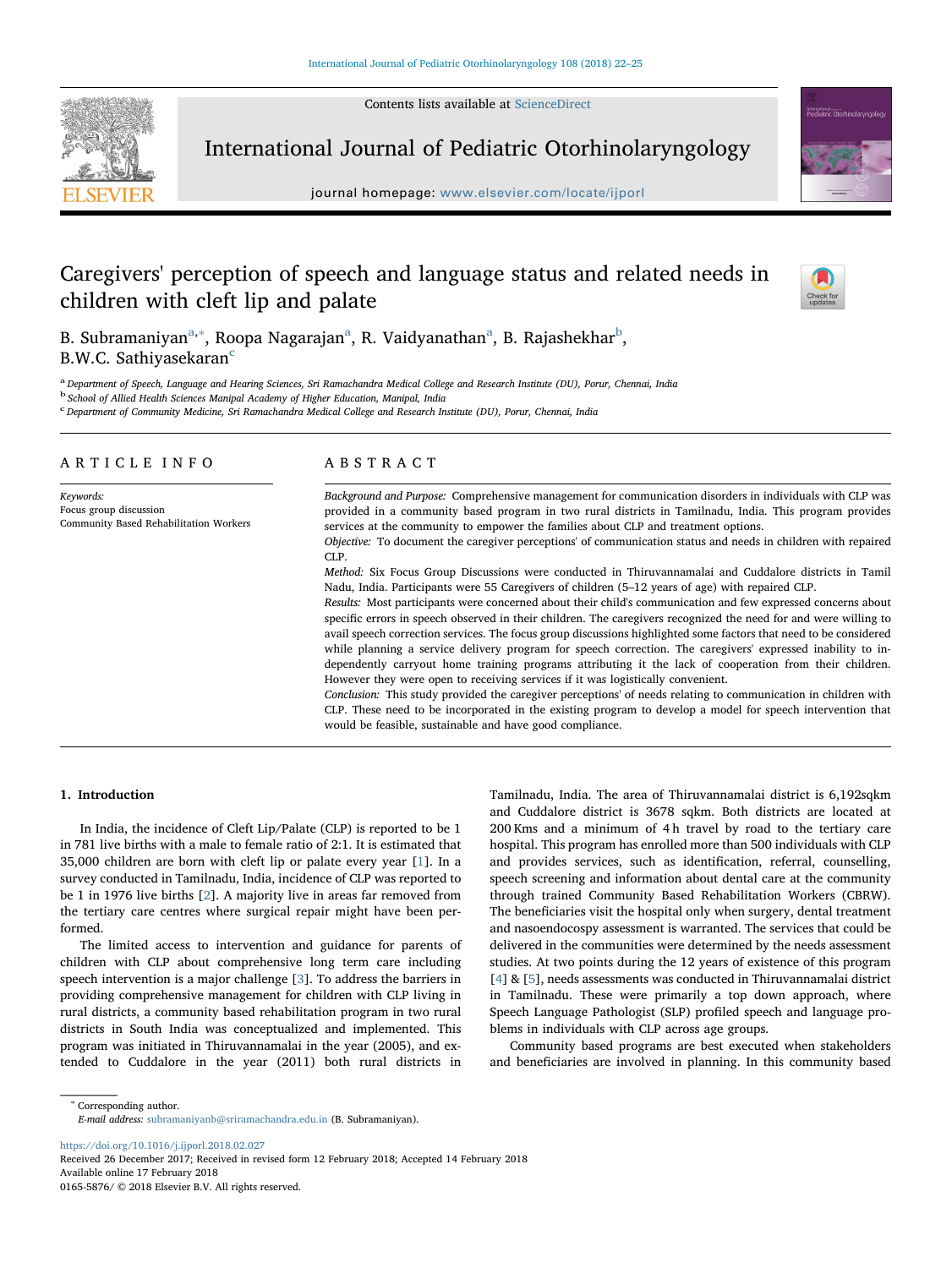program, Focus Groups Discussion (FGD) have been used to obtain caregiver views about their experiences and concerns relating to children between birth and five years of age born with CLP  $[6]$  $[6]$  $[6]$  &  $[7]$ . These studies highlighted the need for an information delivery system at the community through grass root level workers and the importance of repeated family counselling. These children are monitored for speech and language development by CBRW at the community. Since screening for speech, speech recordings, and assessment are integrated, there were several requests for a speech correction program that could also be provided at the community.

There was no available SLP trained in cleft at the community. It was therefore proposed that existing CBRW associated with the project could be trained to deliver a speech correction program under the supervision of an SLP. Two major aspects needed to be addressed before designing such a program. The first, what is the typical speech profile (i.e. most common type of speech errors seen in children with repaired CLP in the age group of 06–14; 11 years of age)?. This information would be used to develop training material, and resource material to train the CBRW.

The other question pertained to the barriers and challenges that exist at the community for the delivery of such a program [[8](#page-3-7)]. Compliance for community based programs are determined by the motivation and involvement of caregivers. The perception of caregivers regarding the need for services, who should provide the service, where should the service be provided, had to be explored before the program could be rolled out.

To study the perception of a group on a specific topic, qualitative method is preferred as it is more flexible in nature [[9](#page-3-8)]. Perception of group of individuals or perception of community can be elicited using a Focus Group discussion (FGD) [[10\]](#page-3-9). This allows the participants to respond at ease and also collects meaningful responses which can be compared across participants. The focus group discussion approach allows group participation and develops a consensus which is vital for projects where caregivers' involvement is important. Focus group discussion approach have been utilized to document parent's perception about knowledge and beliefs of the mother in the rural community regarding ear and hearing health care [\[11](#page-3-10)] and perception of mothers of beneficiaries regarding a rural community based neonatal hearing screening program provided by village health workers [\[12](#page-3-11)]. Therefore this approach was undertaken in this study to obtain perception of caregivers relating to the communication needs of children with repaired CLP.

## 2. Method

This study was carried out after obtaining approval from the Institutional Ethics Committee. The reference number is IEC-N1/10/ DEC/20/42.

### 2.1. Procedure

#### 2.1.1. Developing focus group guides

Guides were developed to conduct FGD, under the broad domains a) knowledge about speech and language development, b) effect of cleft on communication, c) awareness about speech and language intervention, and d) the intent to provide speech and language intervention. Guides were developed following a detailed review of literature and outcomes of previous focused group discussions [[6](#page-3-5)] & [\[7\]](#page-3-6).

# 2.1.2. Conducting focus group discussion

Setting: Focus group discussions (FGD) were conducted in Thiruvannamalai and Cuddalore districts in Tamil Nadu at a block resource centre and hospital respectively. The participants of this study had easy access to these facilities.

Participants: Fifty five caregivers of children with repaired CLP (UCLP = 39; BCLP = 16) residing in Thiruvannamalai  $(n = 27)$ , <span id="page-1-0"></span>Table 1

| . |                                   |  |
|---|-----------------------------------|--|
|   | Summary of participant's détails. |  |

| Participants            | Thiruvannamalai | Cuddalore |
|-------------------------|-----------------|-----------|
| N                       | 27              | 28        |
| Mother                  | 16              | 15        |
| Father                  | 09              | 10        |
| Others <sup>a</sup>     | 02              | 03        |
| <b>Education status</b> |                 |           |
| Primary School          | 07              | 03        |
| Secondary School        | 06              | 07        |
| Graduate                | 00              | 00        |
| Uneducated              | 14              | 18        |
| Occupation              |                 |           |
| Daily wage worker       | 14              | 20        |
| Farmer                  | 11              | 08        |
| <b>Business</b>         | 02              | 00        |
| Annual Income           |                 |           |
| $<$ Rs 50,000           | 10              | 09        |
| Rs 51,000-1,00,000      | 15              | 15        |
| $>$ Rs1,00,000          | 02              | 03        |
|                         |                 |           |

<span id="page-1-1"></span><sup>a</sup> Grandparents/Uncle

Cuddalore ( $n = 28$ ) districts served as participants. The characteristics of participants are described in [\(Table 1\)](#page-1-0).

In this geographical region it is not uncommon to have extended families in one residence. Grandparents, aunts, uncles, elder siblings could be involved significantly in the care of children with CLP. They accompany the child to camps, and to the hospital etc. In this study the term "caregiver" refers to a member of the family who was involved in enabling cleft care.

Participants were caregivers of children with repaired cleft and were recruited based on the characteristics of their children. The data base was used to identify children who met the following criteria, (i) were children between 5 & 12 who had undergone speech evaluation in the 6 months preceding this study, (ii) had undergone two flap cleft repair technique with intravelar veloplasty by an experienced cleft surgeon for palate repair at/before 36 month of age. The 36 month cut off age for cleft repair was selected as most children in our project have repair completed before age three, (iii) with no residual cleft post palate repair, (iv) were enrolled in school, (v) their clinical records indicated no other sensory and cognitive issues in the previous evaluations, (vi) demonstrated normal language development and vii) exhibited one or more of the following: abnormal backing of oral consonants to glottal, mid-dorsum palatal and velar, weak oral pressure consonants, intermmitent or frequent audible nasal air emission, presence of hypernasal resonance indicating velopharyngeal defect validated by a nasoendocsopy assessment requiring surgical correction. Speech assessment was completed by an experience Speech Language Pathologist (SLP) trained in cleft. Nasoendoscopy procedure was carried out by a plastic surgeon and the speech pathologist at the tertiary care hospital.

#### 2.2. Execution of FGD sessions

Each FGD session included (a) a moderator (principal investigator) to initiate and guide the discussion, (b) a facilitator (SLP) to assist the moderator in the discussion, (c) an observer, (an intern in Bachelors in Audiology and Speech, Language Pathology) to take notes on the discussion and (d) caregivers as participants. Six focus group discussion sessions (03 in Thiruvannamalai & 03 in Cuddalore) were conducted over eight weeks period. Each FGD invited participants from a specific geographical area. It was ensured that number of participants per FGD was restricted to a maximum of 10.

#### 2.3. Conduct of FGD sessions

Participants (identified by number cards at their seat) were seated in a circular seating style. Two digital voice recorders (Sony recorder ICD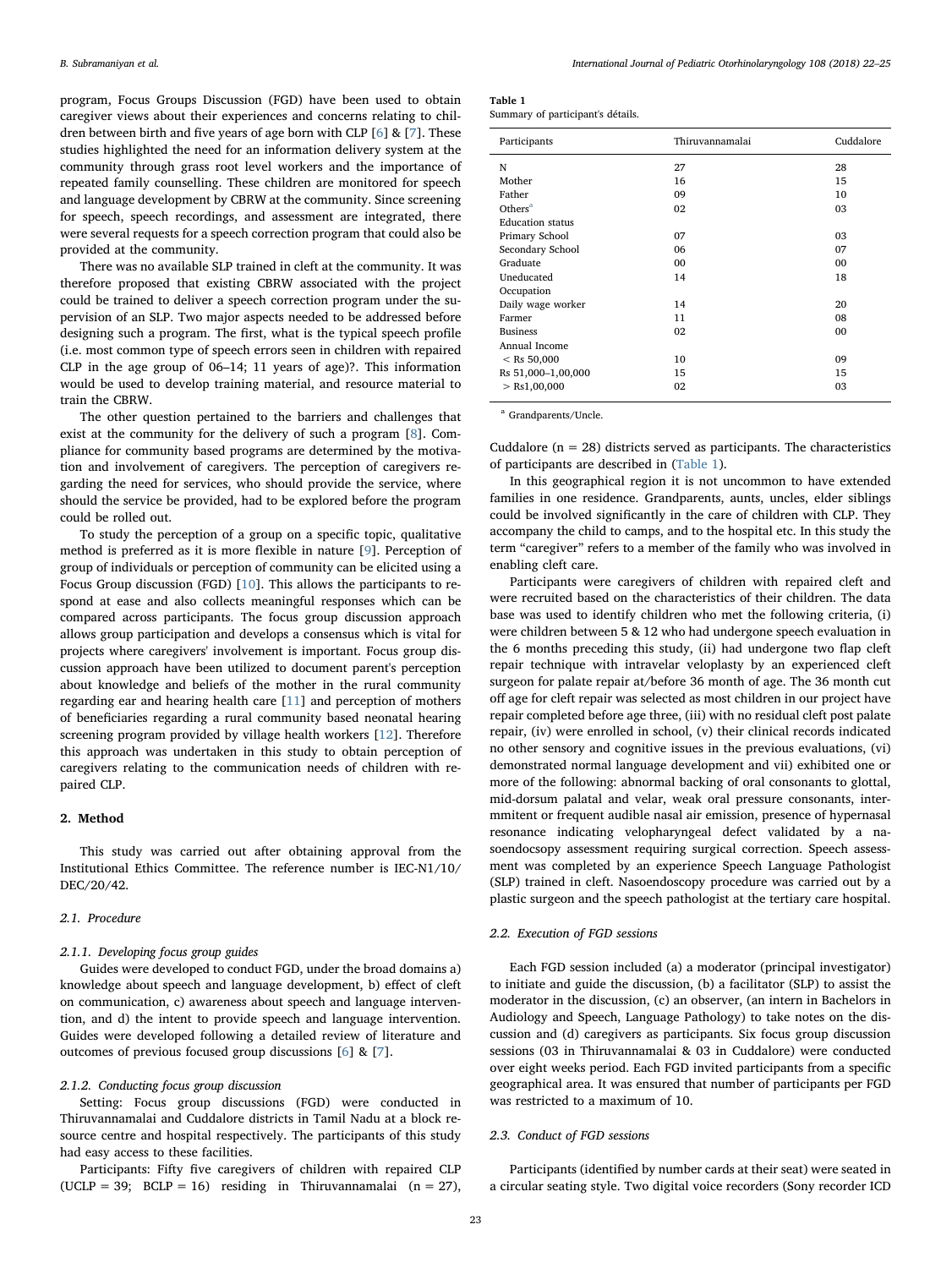series) were placed in the centre to ensure good quality voice recording. The discussion commenced with moderator welcoming participants. This was followed by a brief self-introduction by the participants. The study purpose and significance of participant's contribution were explained. Equal opportunity was provided to all participants to express their opinions. Each session lasted 45 min.

## 2.4. Data analysis

The recorded samples were transcribed verbatim in the local language (Tamil) and used for analysis. The transcriptions were cross checked with the discussion notes of the observer by an independent SLP, to ensure that there was no loss of information. Thematic analysis was carried out and results are presented descriptively under the domains that evolved from the discussions.

#### 3. Results

There were 110 children with CLP in the community who met the above criteria. Caregivers of these children were contacted through the 08 CBRWs (Community Based Rehabilitation Workers) involved in the project activities. They were informed about the study purpose and date/venue of the FGD. Some parents were unable to report on the specific days. It is also possible that some parents were not concerned about their child's speech and therefore did not report for the focus group discussion sessions.

Various themes that emerged during the discussions are reported under four broad domains (1) Parental perception at the time of birth of the child on the possible effect of cleft on speech and language development (2) Communication disorders in children with CLP, (3) Awareness about speech and language intervention, (4) The intent to provide speech and language intervention.

1. Parental perception at the time of birth of the child on the effect of cleft on speech and language development

Forty one participants reported that when their child was born they believed that their child speech would be affected. Two participants reported that it never occurred to them that CLP could be impact speech and language development.

2. Communication disorders in children with CLP,

There was consensus that the speech of children with CLP differed from speech of typically developing children in their community. Forty five participants reported, community based workers drew their attention towards the effect of cleft on communication. When asked specifically if they had received counselling from professionals regarding the need for speech therapy, forty nine participants reported that one or more professionals of the multidisciplinary team had provided information. Two participants reported that the school teachers sensitized them about the unclear speech in their children.

There was consensus that adequate speech/communication was important for social acceptance. When importance of speech/communication, was explored further, thirty three participants reported that speech was important for education. Thirty six participants reported that success in learning and schooling is related to the ability to speak well. Twenty eight participants reported that they desired their child to speak well, to gain respect and be treated well in society. One care giver expressed his opinion that unless a child could speak clearly, he cannot communicate his whereabouts or address to strangers in an emergency. Some other aspects reported by the caregivers included teasing in school, delay in enrolment at school and demand for medical fitness and certificate that child was not cognitively impaired at the time admission at school.

#### 3.1. Current concerns related to speech and language

Forty participants stated that their children's speech was unclear. When specifics regarding the types of speech errors was probed, twenty seven participants stated that their child had difficulty in producing sounds/k/,/t/,/y/,/l/,/r/. Ten participants reported nasalized speech in their children. Twenty five participants responded that their child sounded different when compared to other children but his/her speech could be understood.

## 3.2. Awareness about speech and language intervention

Forty four participants reported that they were informed about the possible need for speech therapy at the time of palate repair. Most participants reported that prior to the visit to hospital for palate repair, they were unaware about the existence of speech pathologists. Thirty participants had been counselled by speech therapist during their visit to hospital. When questioned if their children had an immediate requirement for speech therapy, Forty four participants reported in the affirmative.

#### 3.3. Caregivers criteria for considering speech as normal

Caregivers used different criteria for categorizing speech as normal. Thirty six participants responded that speech could be considered as normal if 80% is understood. Twenty participants responded that strangers should be able to understand speech for it to be considered normal. Two participants said understanding speech while talking over phone was a criteria for normal speech.

## 3.4. The intent to provide speech and language intervention

Forty seven participants were willing to access speech therapy if the services was available in their town/village. Fifty participants reported logistic challenges in availing speech therapy. One participant responded that he/she could execute a home based program if practice modules are recorded and given in a mobile phone. Twenty seven participants responded that they had no time to execute the exercises at home. Twenty nine participants responded that their children would not cooperate at home and they preferred an external person to provide the speech exercises.

## 4. Discussion

The focus groups provided some insights for future planning. The responses were testimony to the penetration of the project within the rural communities and the expectations of caregivers. It is noteworthy that caregivers were able to describe types of speech deficits and clarity of speech. Specifically, they were able to identify nasality, and difficulty in production of sounds. This level of sensitivity towards speech disorders could have been facilitated by the CBRWs linked with the child. These perceptions can be compared with the study carried out in Thailand [\[13](#page-3-12)]. In that study parents expressed concerns about speech problems in their children with CLP and wished to know if their children could speak or not, or if the child could speak clearly or not. Caregivers demonstrated basic knowledge and awareness about issues related to speech in children with CLP. This suggests that instructions and repeated counselling by professionals, reiterated by community based rehabilitation workers was useful.

In our study, caregivers opined that childs' acceptance in the community was determined by their speech. In another study in Thailand, care givers of children with CLP who did not enroll in the community speech therapy camps expressed concerns that unclear speech would impact acceptance in their community [[14\]](#page-3-13). The availability of SSA (Sarva Shiksha Abihiyan) scheme "Education for All" implemented by Government of India [[15\]](#page-3-14) in rural districts of India, could have ensured